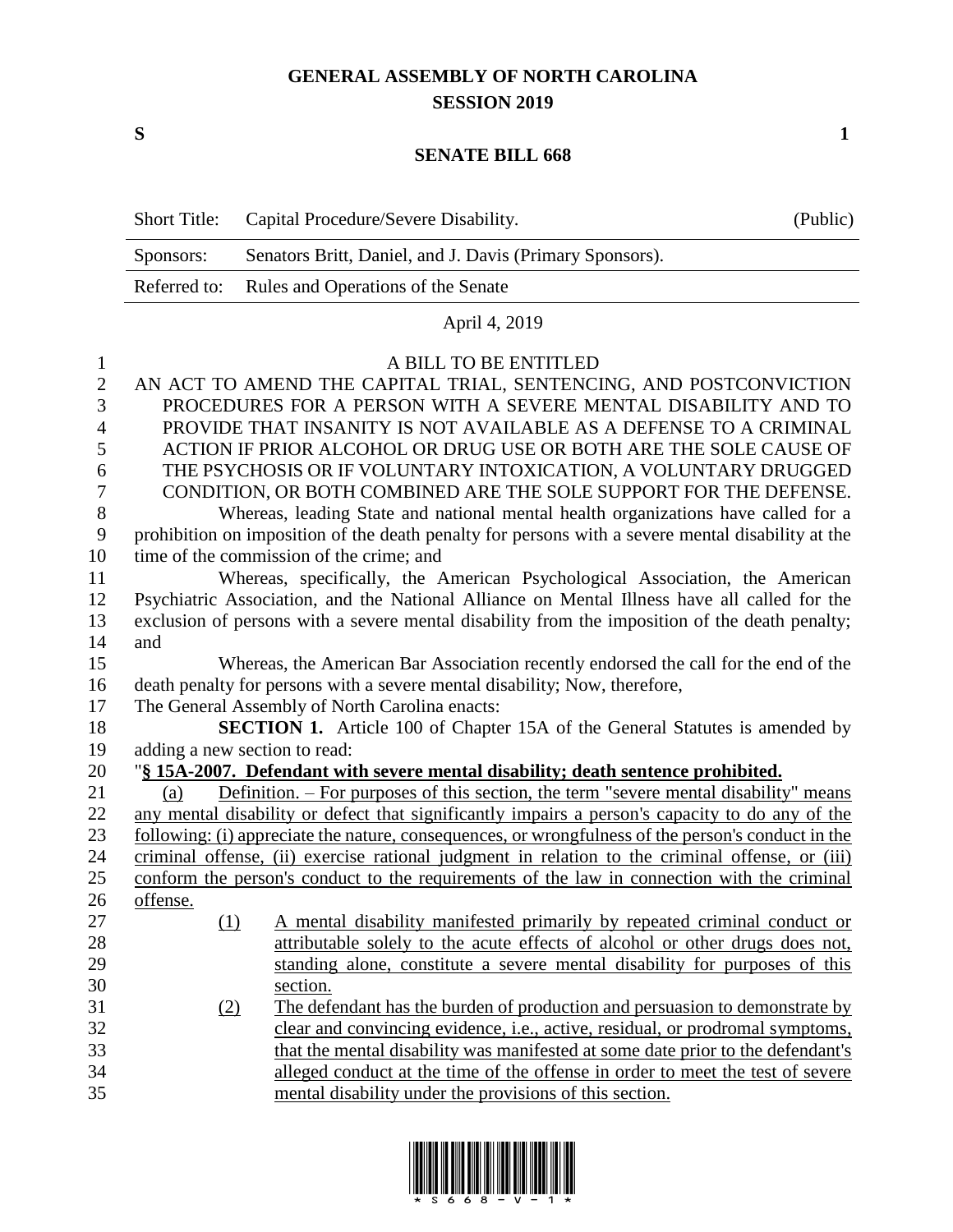|                | <b>General Assembly Of North Carolina</b>                                                                                                                                                   | <b>Session 2019</b> |
|----------------|---------------------------------------------------------------------------------------------------------------------------------------------------------------------------------------------|---------------------|
| $\mathbf 1$    | Death Penalty Prohibited for Defendant With Severe Mental Disability at Time of<br>(b)                                                                                                      |                     |
| $\overline{2}$ | <u>Commission of Criminal Offense. – Notwithstanding any provision of law to the contrary, no</u>                                                                                           |                     |
| 3              | defendant who had a severe mental disability at the time of the commission of the criminal                                                                                                  |                     |
| 4              | offense shall be sentenced to death.                                                                                                                                                        |                     |
| 5              | Pretrial Hearing to Determine Severe Mental Disability. – Upon motion of the<br>(c)                                                                                                         |                     |
| 6              | defendant, supported by appropriate affidavits, the court shall order a pretrial hearing to                                                                                                 |                     |
| 7              | determine if the defendant had a severe mental disability at the time of the commission of the                                                                                              |                     |
| $8\,$          | offense. The defendant has the burden of production and persuasion to demonstrate by clear and                                                                                              |                     |
| 9              | convincing evidence that the defendant had a severe mental disability at the time of the criminal                                                                                           |                     |
| 10             | offense. If the court determines that the defendant had a severe mental disability at the time of                                                                                           |                     |
| 11             | the criminal offense, the court shall declare the case noncapital, and the State shall not seek the                                                                                         |                     |
| 12             | death penalty against the defendant.                                                                                                                                                        |                     |
| 13             | <u>Pretrial Determinations; Effect on Legal Defenses. – Anyone found to be under the</u><br>(d)                                                                                             |                     |
| 14             | influence of a severe mental disability at the time of the commission of the criminal offense                                                                                               |                     |
| 15             | pursuant to this statute shall waive a defense of not guilty by reason of insanity. The pretrial                                                                                            |                     |
| 16             | determination of the court shall not preclude the defendant from raising any other legal defense                                                                                            |                     |
| 17             | during trial.                                                                                                                                                                               |                     |
| 18             | Procedure at Sentencing Hearing Regarding Determination of Severe Mental<br>(e)                                                                                                             |                     |
| 19             | Disability. – If the court does not find in the pretrial proceeding that the defendant had a severe                                                                                         |                     |
| 20             | mental disability at the time of the commission of the criminal offense, the defendant may                                                                                                  |                     |
| 21             | introduce evidence during the sentencing hearing regarding the disability. If, during the                                                                                                   |                     |
| 22             | sentencing hearing, the defendant introduces evidence regarding the disability, the court shall                                                                                             |                     |
| 23             | submit a special issue to the jury as to whether the defendant had a severe mental disability at the                                                                                        |                     |
| 24             | time of the commission of the criminal offense. These special issues shall be considered and                                                                                                |                     |
| 25             | answered by the jury prior to the consideration of aggravating or mitigating factors and the                                                                                                |                     |
| 26             | determination of sentence. If the jury determines that the defendant had a severe mental disability                                                                                         |                     |
| 27             | at the time of the commission of the criminal offense, the court shall declare the case noncapital,                                                                                         |                     |
| 28             | and the defendant shall be sentenced to life imprisonment without parole.                                                                                                                   |                     |
| 29<br>30       | Burden of Production and Persuasion. – The defendant has the burden of production<br>(f)<br>and persuasion to demonstrate to the jury by a preponderance of the evidence that the defendant |                     |
| 31             | had a severe mental disability at the time of the commission of the criminal offense.                                                                                                       |                     |
| 32             | Jury Consideration of Severe Mental Disability. - If the jury determines that the<br>(g)                                                                                                    |                     |
| 33             | defendant did not have a severe mental disability as defined by this section at the time of the                                                                                             |                     |
| 34             | commission of the criminal offense, the jury may consider any evidence of the disability                                                                                                    |                     |
| 35             | presented during the sentencing hearing when determining mitigating factors and the defendant's                                                                                             |                     |
| 36             | sentence.                                                                                                                                                                                   |                     |
| 37             | Penalties That May Be Imposed on Convicted Defendant with a Severe Mental<br>(h)                                                                                                            |                     |
| 38             | <u>Disability. – The provisions of this section do not preclude the sentencing of an offender who</u>                                                                                       |                     |
| 39             | has a severe mental disability as defined by this section to any other sentence authorized by                                                                                               |                     |
| 40             | G.S. 14-17 for the crime of murder in the first degree."                                                                                                                                    |                     |
| 41             | <b>SECTION 2.</b> G.S. 15A-2000(b) reads as rewritten:                                                                                                                                      |                     |
| 42             | Sentence Recommendation by the Jury. - Instructions determined by the trial judge<br>" $(b)$                                                                                                |                     |
| 43             | to be warranted by the evidence shall be given by the court in its charge to the jury prior to its                                                                                          |                     |
| 44             | deliberation in determining sentence. The court shall give appropriate instructions in those cases                                                                                          |                     |
| 45             | in which evidence of the defendant's intellectual disability requires the consideration by the jury                                                                                         |                     |
| 46             | of the provisions of G.S. 15A-2005. The court shall also give appropriate instructions in those                                                                                             |                     |
| 47             | cases in which evidence of the defendant's severe mental disability requires the consideration by                                                                                           |                     |
| 48             | the jury of the provisions of G.S. 15A-2007. In all cases in which the death penalty may be                                                                                                 |                     |
| 49             | authorized, the judge shall include in the judge's instructions to the jury that it must consider any                                                                                       |                     |
| 50             | aggravating circumstance or circumstances or mitigating circumstance or circumstances from the                                                                                              |                     |
| 51             | lists provided in subsections (e) and (f) of this section which may be supported by the evidence,                                                                                           |                     |